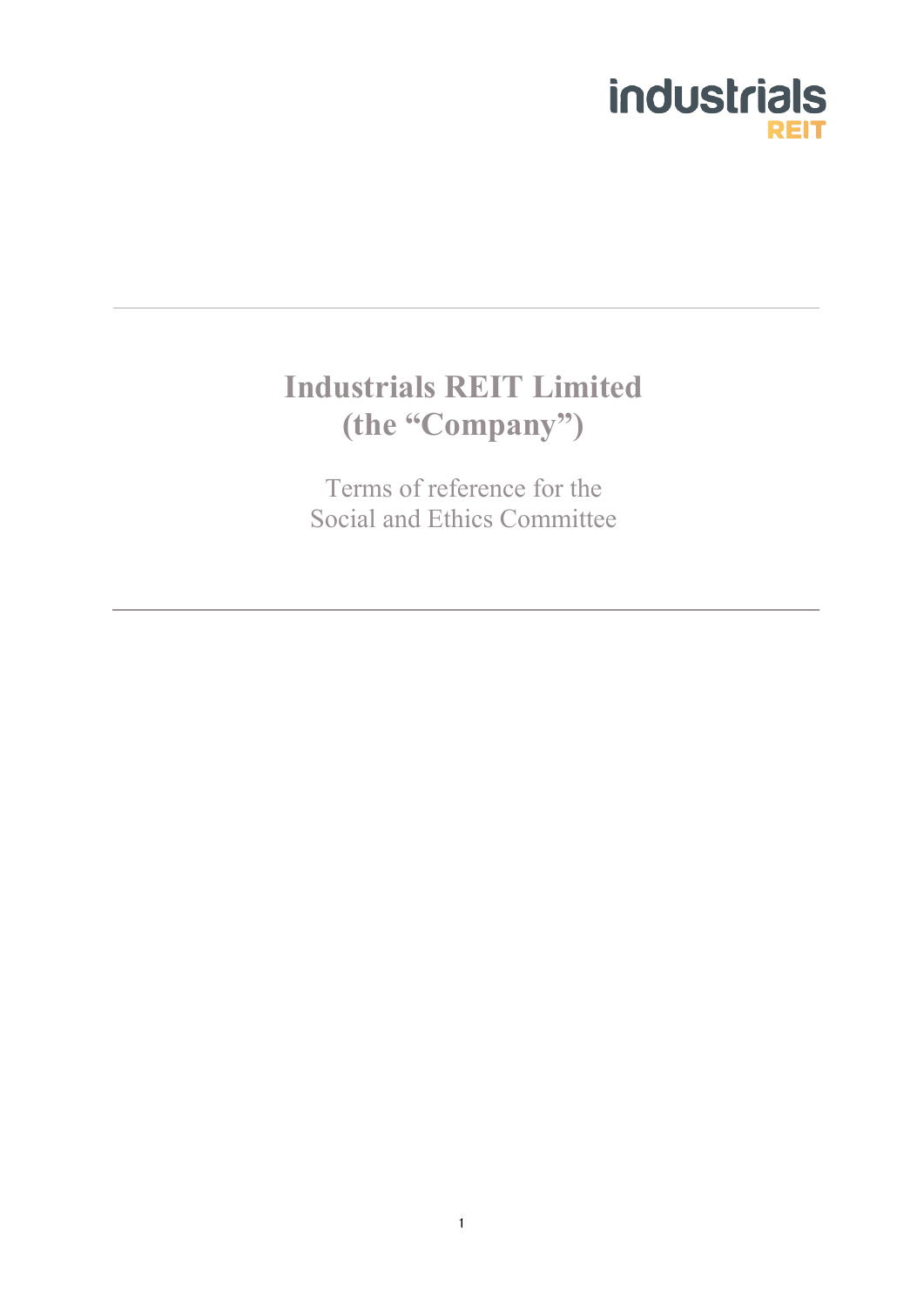

#### 1. Role and Constitution

- 1.1 The Social and Ethics Committee (the "Committee") was constituted on 13 September 2017 as a committee of the board of directors of the Company (the "Board"). The overall objective of the Committee is to assist the directors to discharge their responsibilities relating to organizational ethics, responsible corporate citizenship, sustainable development, stakeholder relationships and other environmental, social and governmental ("ESG") matters.
- 1.2 The Committee has an independent role with accountability to the Board. The Committee does not assume the functions of management, which remains the responsibility of the executive directors, officers and other members of senior management.
- 1.3 The purpose of these terms of reference is to set out the Committee's role and responsibilities as well as the requirements for its composition and meeting procedures.

## 2. Composition of the Committee

- 2.1 The Committee shall consist of at least three members appointed by the Board on the recommendation of the Nomination Committee and in consultation with the chairperson of the Committee. The Committee should, subject to legal provisions, have executive and non-executive members, with a majority being non-executive directors.
- 2.2 The Board shall appoint a chairperson to the Committee from the members of the Committee. The chairperson shall be a non-executive director. The chairperson of the Board may be a member of the Committee but shall not chair the Committee. In the absence of a Committee chairperson, the remaining Committee members present shall elect one of themselves as chairperson.
- 2.3 The chairperson of the Committee shall be available to answer questions through the chair of the annual general meeting, on the report on the Committee's activities and achievements falling within its terms of reference at the annual general meeting of the Company.
- 2.4 Appointments to the Committee shall be for a period of up to three years, which may be extended by no more than two additional periods of up to three years.
- 2.5 The members of the Committee must collectively have sufficient qualifications and experience to fulfil their duties. The Committee members are required to keep up-to-date with developments affecting the required skill-set.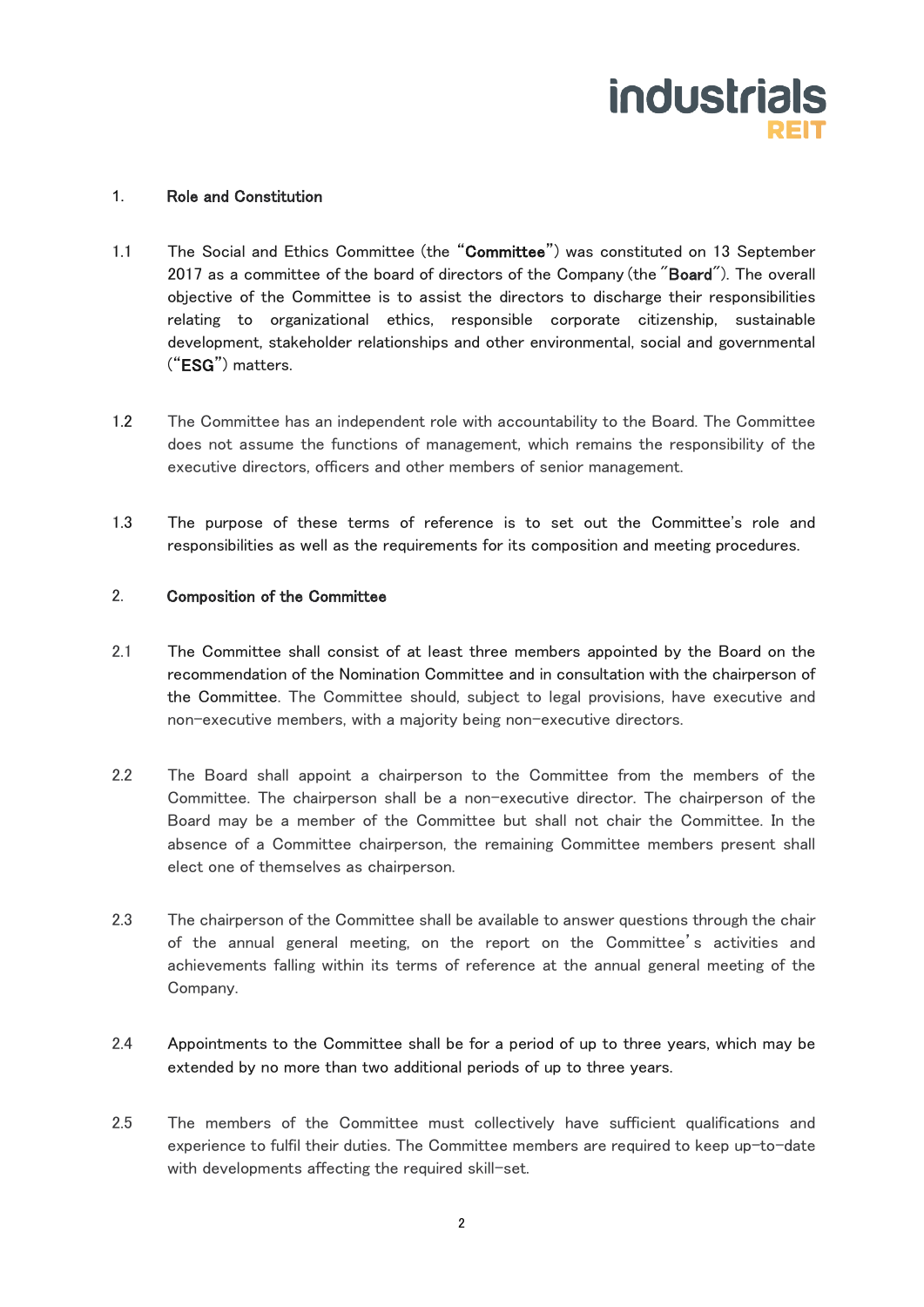

### 3. Responsibilities

- 3.1 The Committee was constituted by the Board to:
	- (a) assist the Board in defining the Company's strategy relating to ESG matters;
	- (b) review the policies, programmes, practices and initiatives of the Company relating to ESG, ensuring they remain effective and up-to-date;
	- (c) oversee the Company's management of ESG matters and ESG-related risks and compliance with legal and regulatory requirements associated with such ESG matters and ESG-related risks, including applicable rules and principles of corporate governance, and applicable industry standards;
	- (d) report on these matters to the Board and, where appropriate, make recommendations to the Board; and
	- (e) report as required to shareholders of the Company on the activities and remit of the Committee.
- 3.2 The Committee performs all the functions as are necessary to fulfil its role as stated in section 1 and paragraph 3.1 of these terms of reference and including the following duties:
	- (a) monitoring the Company's activities, having regard to any relevant legislation, other legal requirements or prevailing codes of best practice, with regard to matters relating to:
		- (i) social and economic development;
		- (ii) good corporate citizenship, including the Company's promotion of equality, prevention of unfair discrimination, and prevention of bribery and corruption; contribution to development of the communities in which its activities are predominantly conducted or within which its products or services are predominantly marketed; record of sponsorship, donations and charitable giving;
		- (iii) the environment, health and public safety, including the impact of the Company' s activities and of its products or services;
		- (iv) consumer relationships, including the Company's advertising, public relations and compliance with consumer protection laws;
		- (v) labour and employment, including the Company's employment relationships and its contribution towards the educational development of its employees, decent work and working conditions, the safeguarding of human rights and the right to be free from slavery and servitude;
		- (vi) review of legal and compliance matters;
		- (vii) review of relevant risk matters;
		- (viii) the results of any independent audits of the Company's performance in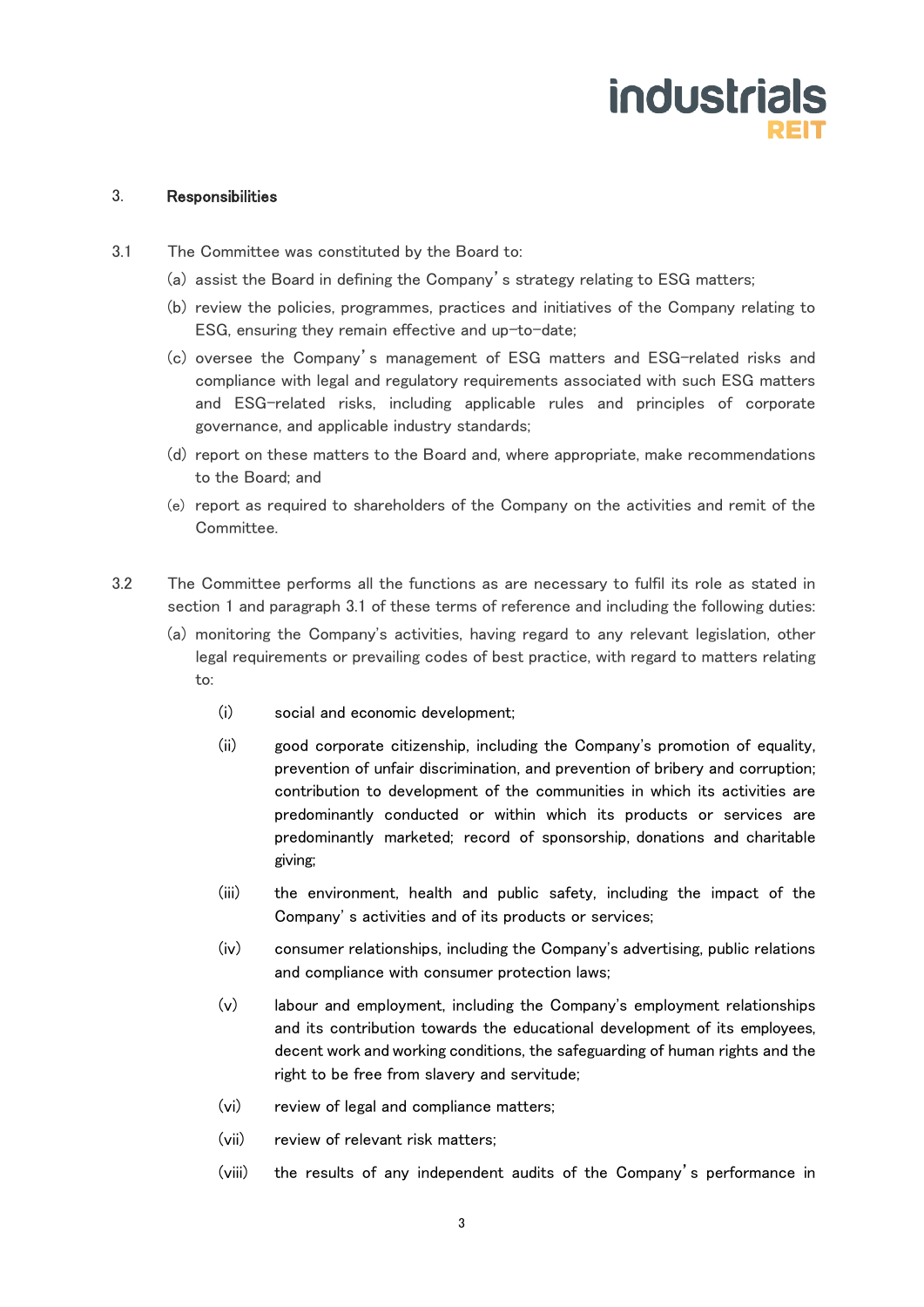# **industrials**

#### regard to ESG matters, review any strategies and action plans; and

#### (ix) diversity in the workplace;

- (b) drawing matters within its mandate to the attention of the Board as occasion requires;
- (c) reporting in the Company's annual report on the Committee's key areas of focus during the year under review and through one of its members, to the shareholders of the Company's annual general meeting on the matters within its mandate;
- (d) formulating and monitoring, from time to time, the Company's ethics policy;
- (e) endeavouring to ensure that sufficient focus and resource is given to implementing, monitoring and managing the Company's ESG policies and processes and that these remain effective; and
- (f) in consultation with the executive management team, considering the appointment of third parties to advise on ESG policies and practices and/or audit the Company's ESG policies. In relation to any such programme the Committee shall, with the executive management team, evaluate potential third parties, agree the scope of the advisory/audit process and review the results of the exercise and agree the action to be taken.

## 4. Authority

- 4.1 The Committee shall act in accordance with the delegated authority of the Board as recorded in these terms of reference.
- 4.2 The Committee shall have the power to investigate, at the cost of the Company, any activity within the scope of these terms of reference. Subject to paragraph 3.2(f) (as applicable), the Committee shall have the right to obtain independent outside professional advice to assist with the execution of its duties, at the Company's cost.
- 4.3 The Committee, in the fulfilment of its duties, may call upon the chairpersons of the other Board committees, any of the executive directors, officers, management, Company secretary or assurance providers to provide it with relevant information.
- 4.4 The Committee members shall have reasonable access to the Company's records, facilities and employees necessary to discharge their duties and responsibilities.
- 4.5 The Committee may form, and delegate authority to, subcommittees, one or more designated members of the Committee and to one or more members of the executive to perform certain tasks on its behalf.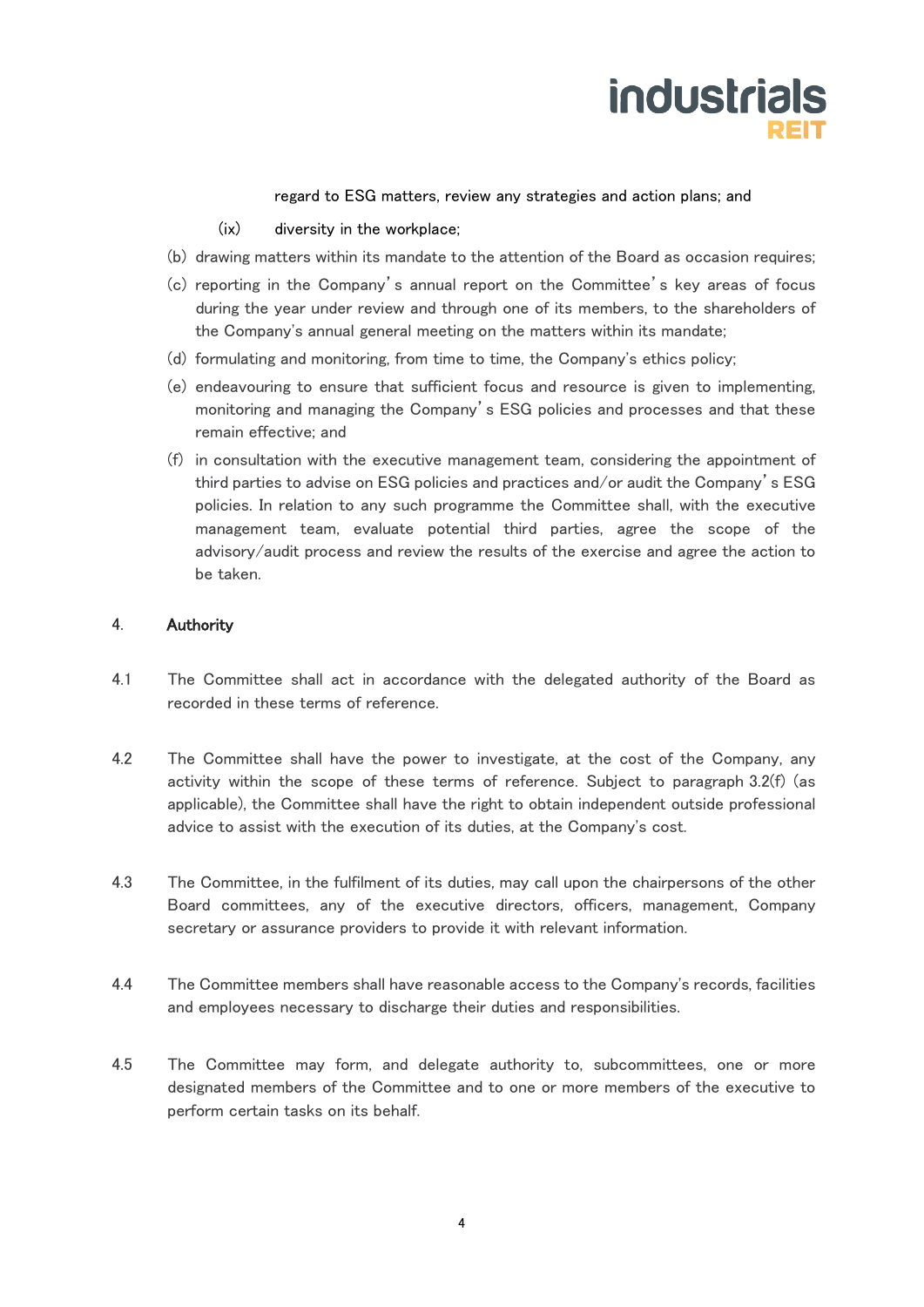# **industrials**

## 5. Meetings and Procedures

- 5.1 The Committee shall hold sufficient scheduled meetings to discharge all its duties as set out in these terms of reference and its annual work plan, but subject to a minimum of one meeting per year.
- 5.2 The Chief Executive Office and other assurance providers, professional advisors and Board members may be in attendance at Committee meetings, by invitation, at the discretion of the chairperson.
- 5.3 Committee members must attend all scheduled meetings of the Committee, including meetings called on an ad hoc-basis for special matters, unless prior apology, with reasons, has been submitted to the chairperson or Committee.
- 5.4 The Committee shall establish an annual work plan for each year to ensure that all relevant matters are covered by the agendas of the meetings planned for the year.
- 5.5 A detailed agenda, together with supporting documentation, shall be circulated prior to each meeting to the members of the Committee and other invitees. Committee members must be fully prepared for Committee meetings in order to provide appropriate and constructive input on matters discussed.
- 5.6 The minutes shall be completed as soon as possible after the meeting and circulated to the chairperson and members of the Committee for review. The minutes must be formally approved by the Committee at its next scheduled meeting.
- 5.7 Minutes of the meeting, signed by the chairperson, shall be sufficient evidence that the matters referred to in them have been fully discussed and agreed, whether by way of a formal meeting or otherwise.
- 5.8 The quorum for meetings shall be a majority of members. A meeting may be conducted by way of electronic media such as video or telephone conferencing which shall enable all members necessary to form a quorum to participate simultaneously.
- 5.9 Each member of the Committee shall have one vote which may be cast on matters considered at the meeting. Votes can only be cast by members attending a meeting of the Committee (in person or by way of electronic media). Individuals in attendance at Committee meetings by invitation may participate in discussions but do not form part of the quorum for Committee meetings and accordingly may not vote on any matter. Decisions will be made by a majority of votes. Save where he has a personal interest, the chairperson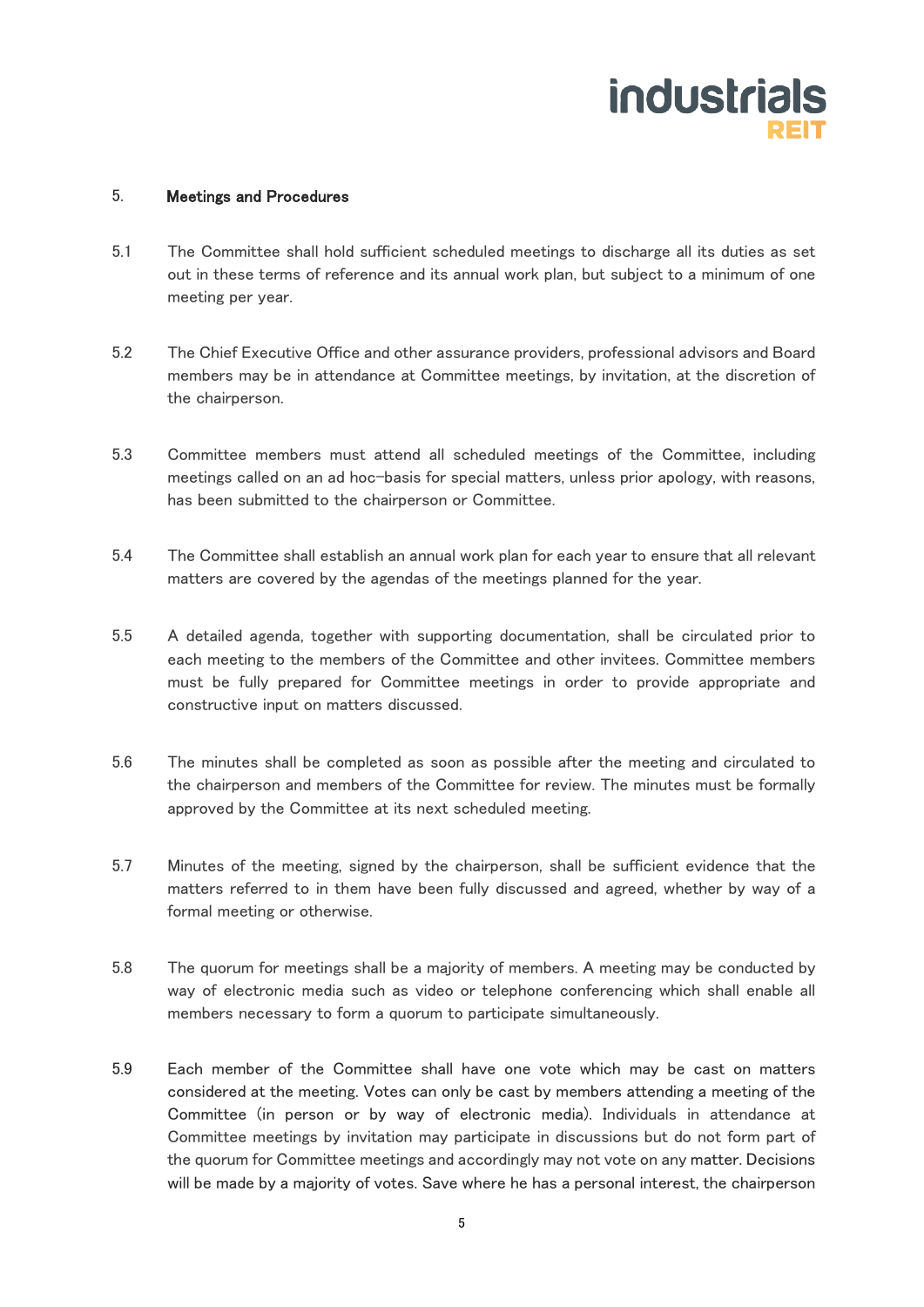# **industrials**

of the Committee will have a casting vote.

- 5.10 If a matter that is considered by the Committee is one where a member of the Committee, either directly or indirectly has a personal interest, that member shall not be permitted to vote at the meeting.
- 5.11 Resolutions in writing signed by all the members of the Committee shall be as valid and effective as a resolution passed at a meeting of the Committee. Such resolutions may be contained in one or more documents in the like form each signed by one or more of the members of the Committee.
- 5.12 The Company secretary or his or her nominees shall be the secretary of the Committee and shall ensure that the Committee receives information and papers in a timely manner to enable full and proper consideration to be given to the issues.

#### 6. Reporting procedures

- 6.1 The chairperson of the Committee shall report to the Board after each meeting on all matters within its terms of reference. The Committee shall make whatever recommendations to the Board it deems appropriate on any area within its remit where action or improvement is needed.
- 6.2 The Committee shall prepare an ESG report for inclusion in the Company's annual report and accounts and oversee that any public disclosures on ESG made by the Company accurately reflect the Company's actual policies and processes.

#### 7. Evaluation

The Committee shall:

- (a) perform a self-evaluation of its effectiveness every year and report the results to the Board;
- (b) be provided with appropriate and timely training, both in the form of an induction programme for new members and on an ongoing basis for all members; and
- (c) give due consideration to laws, regulations and any published guidelines or recommendations including but not limited to the provisions of the UK Corporate Governance Code, the requirements of the Listing Rules, the Prospectus Regulation Rules sourcebook and the Disclosure Guidance and Transparency Rules sourcebook as well as guidelines published by the Investment Association, the Pensions and Lifetime Savings Association or any other similar bodies and any other applicable rules, as appropriate.